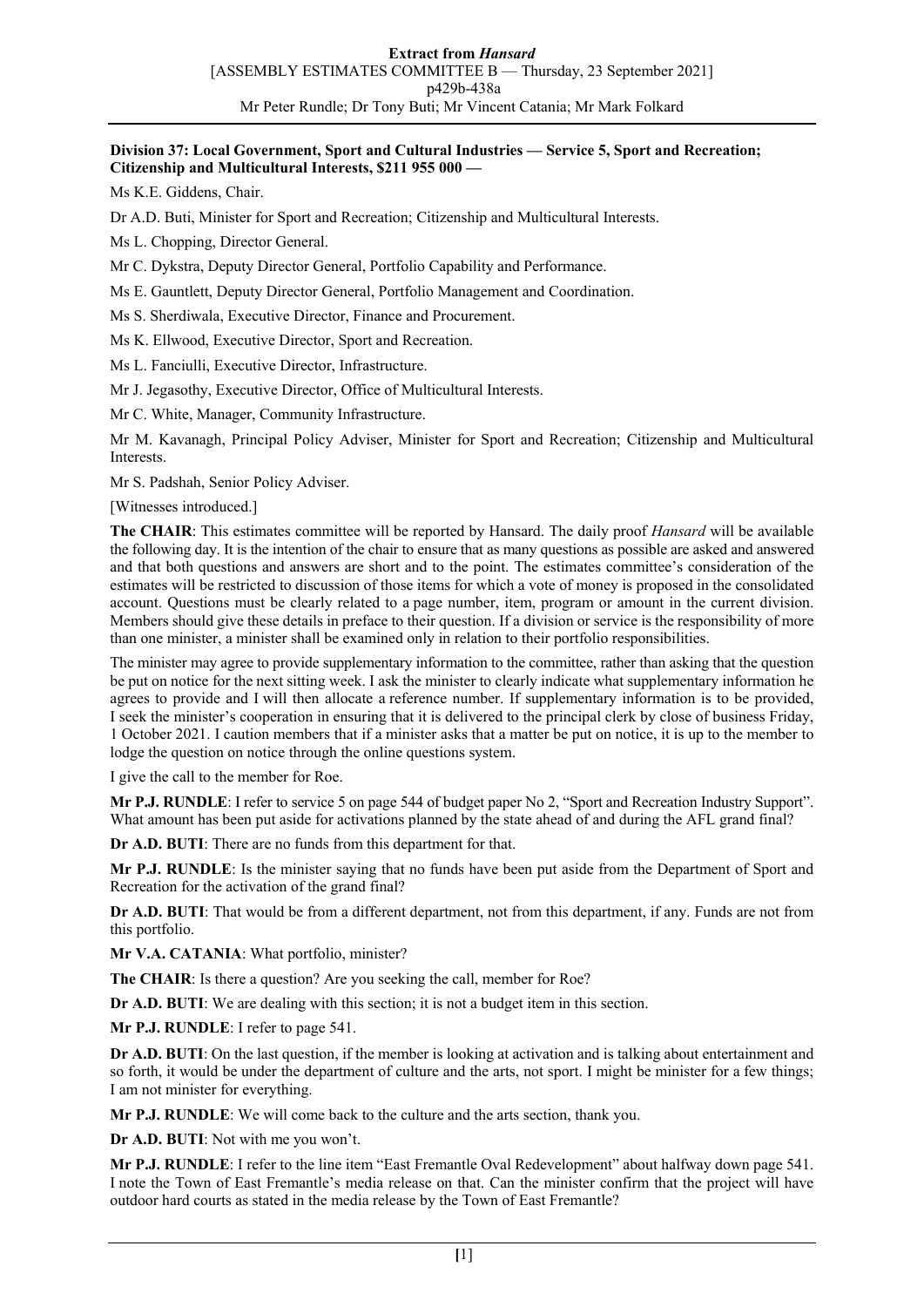**Dr A.D. BUTI**: All I can share with the member is what has been committed and is in the funding agreement. As he knows, we committed \$20 million to that development. The department is working with the Town of East Fremantle on the financial assistance agreement. Negotiations are occurring as we speak about a new agreement, which I am sure will take into consideration the issue the member raised about the hard courts. It is currently under discussion. All I can tell the member is that \$20 million has been committed by the government.

It is a great development. As the member will know, it is behind East Fremantle footy club—not the club that the member and I support, but anyway! It will include East Fremantle Bowling Club, East Fremantle Croquet Club and the football club, obviously, and the redevelopment and realignment of the oval. I think it is the largest oval in Western Australia, even larger than Optus Stadium. It will have a new playing surface, new synthetic lawn bowling rinks, new croquet greens, new playgroup and child-nursing facilities, a new adventure playground, a dog exercise area and community infrastructure such as community gardens. The football club will have new unisex change rooms, umpire change rooms, first-aid rooms, a gymnasium and coach meeting rooms. It will provide an important community asset for the community.

**The CHAIR**: Member for Burns Beach.

**Mr P.J. RUNDLE**: Further question.

**The CHAIR**: I have given the call to the member for Burns Beach, but the member can ask a further question if it is a further question.

**Mr P.J. RUNDLE**: I am sure the member for Bicton is happy with it, but the media release from the Town of East Fremantle confirmed that there would be outdoor hard courts. I am looking for clarity. They certainly were not on the minister's list of the parts of that project.

**Dr A.D. BUTI**: Our commitment is consistent with the master plan put through by the Town of East Fremantle.

**Mr P.J. RUNDLE**: Is the project still on track to begin in October this year?

**Dr A.D. BUTI**: It will commence in May 2022.

**Mr M.J. FOLKARD**: I refer the minister to the multicultural community grants program outlined on page 541. What is the funding for, and how will it benefit regional culturally and linguistically diverse communities?

**Dr A.D. BUTI**: This is a very important program. There has been an increase of \$500 000 annually to the Office of Multicultural Interests' community grants program, which will enable a total of \$1 million to be provided annually to support local multicultural groups around the state. This is an example of the McGowan government's commitment to multiculturalism and support for culturally and linguistically diverse communities throughout Western Australia. The program provides funding to empower communities in Western Australia to design, deliver and partner on projects that address their needs. The increase in funding will support activities led by CALD communities that celebrate and promote WA's cultural diversity, build the capacity of individuals, families and communities to contribute to the state's civic and economic life, and improve the accessibility and effectiveness of services. In addition, that funding will increase support for community festivals to provide a range of cultural experiences and activities that celebrate the contribution of CALD communities and build intercultural understanding among all Western Australians. In the last financial year, regional CALD communities benefited from funding for 12 projects, including activities in Walpole in the very south of the state through to Kalgoorlie in the east and Karratha in the north of the state. The member for Roe will be very interested in that because he has a very vibrant multicultural community in his home town of Katanning.

## [11.30 am]

**Mr V.A. CATANIA**: I refer to the outcomes and key effectiveness indicators on page 546 of budget paper No 2. A quarter of the way down the page is the item "Percentage of Western Australians participating in organised sport and recreation". The 2019–20 actual is 63 per cent, the 2020–21 budget is 56 per cent, the 2020–21 estimated actual is 64 per cent and the 2021–22 budget target is 56 per cent. Why has the department projected a decrease in Western Australians participating in organised sport?

**Dr A.D. BUTI**: The increase in the 2019–20 actual compared with the 2020–21 budget is due to the increase in the number of Western Australians aged 15 and over who participated in organised sport or physical activities in 2019 when compared with the baseline of 56 per cent that was established in 2016–17. That was chosen as the baseline figure for participation in organised sport and recreation as it best reflects the targeted support provided by the department for the sport and recreation service delivery system.

**Mr V.A. CATANIA**: Does the minister think that the target of 56 per cent is extremely low? What would the minister consider to be the optimum level of Western Australians participating in organised sport and recreation?

**Dr A.D. BUTI**: As the member knows, I would like to have 100 per cent participation, but this is a realistic and aspirational target that is achievable. It is also a target that is set by the federal government.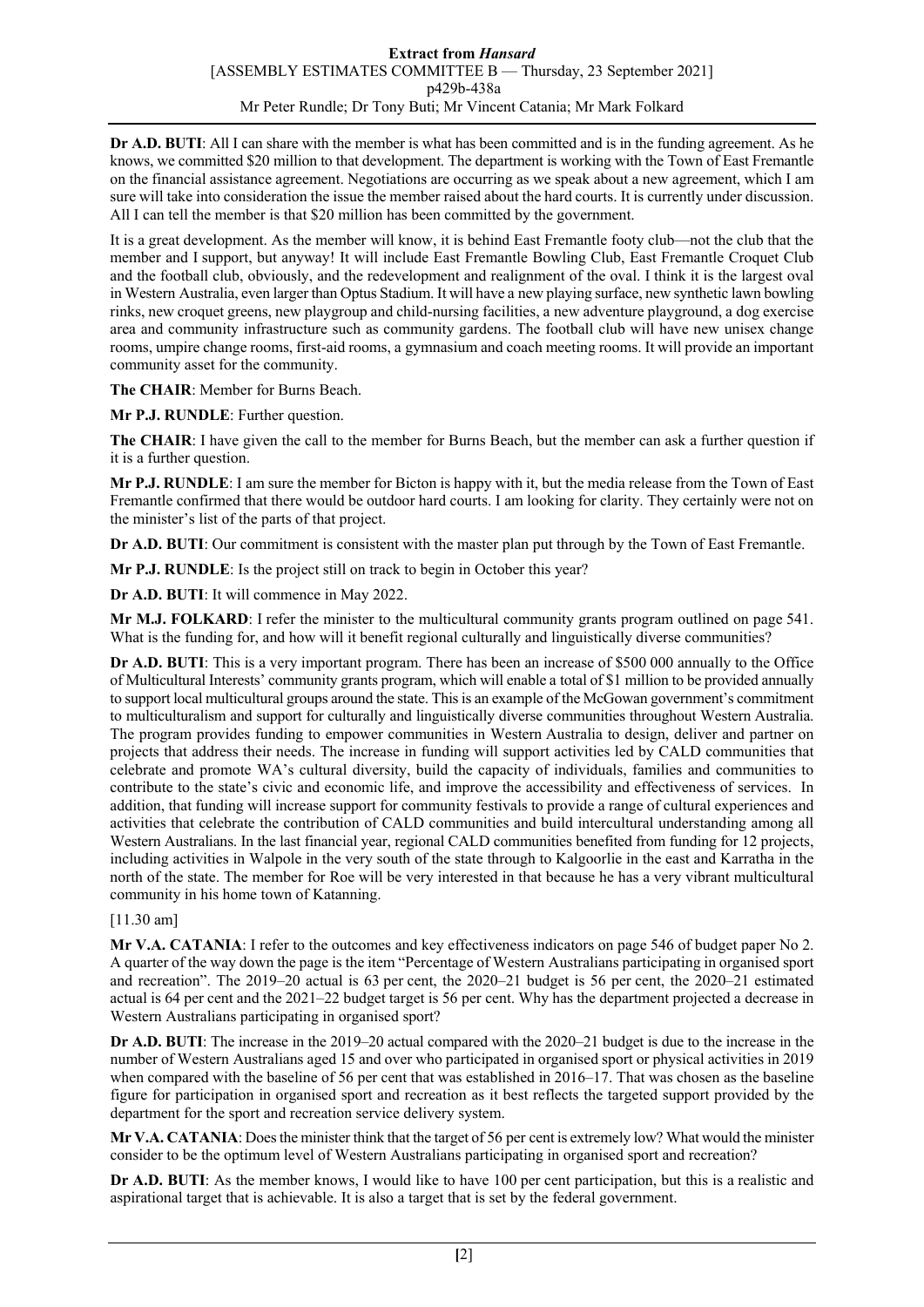**Mr V.A. CATANIA**: Given that Western Australia has had an extremely fortunate run of very limited COVID-19 lockdowns and given our openness as a state, surely participation in organised sport and recreation should be increasing and not decreasing.

**Dr A.D. BUTI:** When the member says a "fortunate run", obviously he means due to the great policies of the Western Australian government.

**Mr V.A. CATANIA**: Very fortunate run.

**Dr A.D. BUTI**: I believe that the National Party was siding with Clive Palmer on opening the borders.

**Mr V.A. CATANIA**: That is misleading. That is not true and the minister knows it. For the record, the minister was laughing and smiling when he said that.

The CHAIR: For the record, you are interjecting, member for North West Central. The minister has the call.

**Dr A.D. BUTI**: They are federally mandated targets. The WA rate is based on a survey in which only 22 000 people were surveyed. The percentage of people actually participating may be higher. I can assure the member that while I am minister, I will work as hard asI can to ensure that as many people as possible participate in sport and recreation.

**Mr P.J. RUNDLE**: I refer to page 542 and the line item "Stephen Michael Foundation" under "New Initiatives". This obviously affects both my electorate and the electorate of the member for North West Central. It is a very good program. Can the minister explain why the state government will no longer be funding the foundation, given that the last \$200 000 is included in the budget estimate?

**Dr A.D. BUTI**: It does not mean that we will not continue to fund it.

**Mr P.J. RUNDLE**: Can the minister identify where the government will be funding it in future years, after 2021–22?

**Dr A.D. BUTI:** No. The member stated that the government is not going to fund it, but things are always under review. A commitment of \$400 000 was made in February 2021 for \$200 000 for the next two years. After that, of course, the matter will be considered. It is a great foundation, which was established due to the great support of this state government.

**Mr V.A. CATANIA**: Because the government has secured only two years of funding for the Stephen Michael Foundation, there will be uncertainty for the organisation going forward, particularly in our communities. Has the minister set parameters for outcomes? What is the likelihood of the Stephen Michael Foundation successfully getting further funding in the future?

**Dr A.D. BUTI**: The foundation was set up in 2017 as a result of funding that was provided by the government. The foundation deals with a range of programs in the electorates of both the member for Roe and the member for North West Central. On the issue of how it is assessed, basically the foundation has a mission statement and the department looks at that mission statement to see whether it is achieving its results, as it did when it was funded for another two years with \$200 000 for each year.

**Mr P.J. RUNDLE**: The foundation runs a very good Nightfields program in my electorate for activities for all sorts of students after school. It is a great way to occupy children after school. Is the minister saying that he definitely will look at it for the next budget and into the out years?

**Dr A.D. BUTI**: I imagine that the foundation will come back to government seeking further funding. When it does that, of course it will be considered.

**Mr V.A. CATANIA**: On the same page —

**Dr A.D. BUTI**: To add, we are in constant dialogue with the foundation.

**Mr V.A. CATANIA**: Minister —

**Dr A.D. BUTI**: I received an email only yesterday from Julie Jackson. Do not worry, member; we are in constant dialogue with the Stephen Michael Foundation.

**Mr V.A. CATANIA**: I thought the chair gave me the call. Do I have the call now?

**The CHAIR**: Member for North West Central, you have the call.

**Mr V.A. CATANIA**: Under "New Initiatives" on the same page, page 542, is the line item "Lathlain Park Grandstand Redevelopment". Is that Perth oval, where the West Coast Eagles train?

**Dr A.D. BUTI**: It is where the Demons train—the Perth Football Club.

**Mr V.A. CATANIA**: It is also the home base for the Eagles. Can the minister explain what that \$2 million will be put towards? I know it is being put towards a grandstand. Is that a contribution to a greater amount?

**Dr A.D. BUTI**: That amount is committed to the Town of Victoria Park for the redevelopment of training, administration and social facilities for the Perth Football Club at Lathlain Park. The Town of Victoria Park has been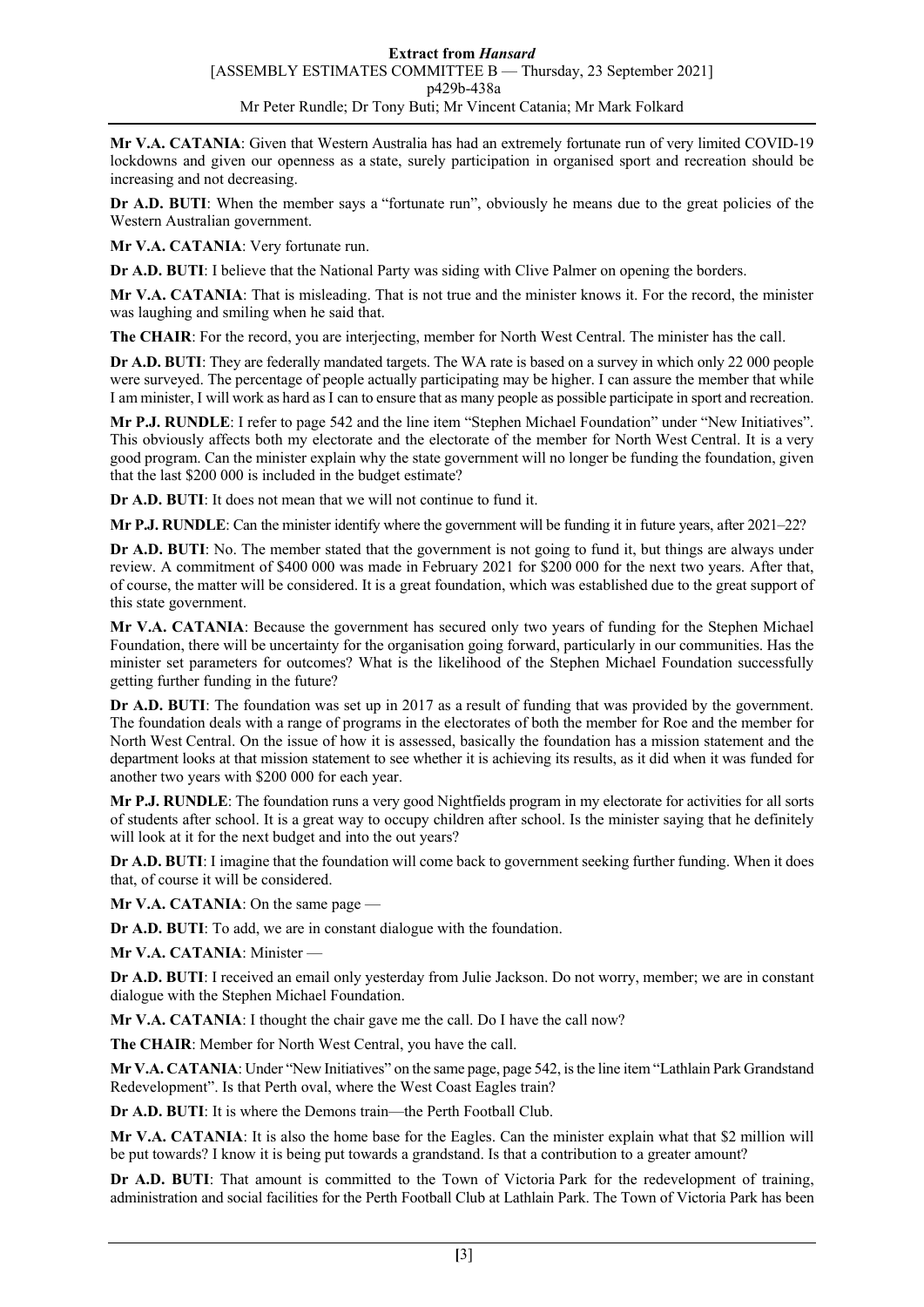consulting key stakeholders since 2015 regarding this precinct. As members know, the West Coast Eagles facility is located on the other side of the oval. This money will be utilised for the redevelopment of the Perth Football Club building at Lathlain Park, including administration, facilities and change rooms.

**Mr V.A. CATANIA:** Is the \$2 million part of a greater amount?

**Dr A.D. BUTI**: It is \$4 million.

**Mr V.A. CATANIA**: Will a contribution be made by the Town of Victoria Park?

**Dr A.D. BUTI**: I believe there will be \$5 million from the town.

**Mr P.J. RUNDLE**: Is this the big grandstand —

**Dr A.D. BUTI**: It is the old grandstand.

**Mr P.J. RUNDLE**: Are they looking at redoing that grandstand or starting afresh?

**Dr A.D. BUTI**: I am not sure about the actual details, but it is for the redevelopment of Lathlain Park. I do not think the actual grandstand is going to be demolished, but I am not 100 per cent clear on that. Obviously, it will be a major redevelopment.

No; it is for the demolition and a rebuild, which I am quite sad about because that is a famous ground that I used to go to as a little kid, even though I am a South Fremantle supporter. It is for the demolition and a rebuild.

[11.40 am]

**Mr P.J. RUNDLE**: The top of the grandstand has very good elevation. I also suggest that the rebuild would not go astray. Has there been any contribution from the West Coast Eagles for that facility, or potential facility?

**Dr A.D. BUTI**: Yes. It has contributed \$1 million.

**Mr P.J. RUNDLE**: On page 561 is the funding for the regional athlete support program, which is \$1.1 million this year and \$1.14 million in 2022–23, but then the funding seems to disappear. Can the minister enlighten me about what has happened to the regional athlete support program in the forward estimates?

**Dr A.D. BUTI**: As the member knows, it is an incredibly important program. One of the best things that I have done in the six months that I have been in this position is allocate these grants. The program has been running since 2013. Total funding of \$3.13 million has been allocated for the period 2021 to 2023 to support that program, of which \$1.1 million has been allocated in 2021–22. Going forward, that will be assessed and we will see where it lands, but I would be very surprised if the program did not continue in one form or another.

**Mr P.J. RUNDLE**: It appears to me as though the minister has to go into bat for quite a few of these programs because they have been cut off in the forward estimates.

**Dr A.D. BUTI**: Not at all.

**Mr P.J. RUNDLE**: I am worried about the continuity. If the price of iron ore drops, the Premier could decide that he needs money for things other than the regional athlete support program, which we both agree is a very important program.

**Dr A.D. BUTI**: I think the term of the McGowan government since 2017 shows the member that we are committed to this program. In any case, the funding comes from royalties for regions, which is administered by another department, not by this department.

**Mr V.A. CATANIA**: I refer to the line item "West Australian Football Commission" near the end of the table headed "Details of Controlled Grants and Subsidies" on page 561. The minister has made public comments about the WAFC and the salaries paid to many of the FTEs on the commission. The minister and I were both on the Public Accounts Committee, which the minister chaired. Now that the member is the Minister for Sport and Recreation, has his opinion of the WAFC changed given that the funding to the West Australian Football Commission seems to have increased?

**Dr A.D. BUTI**: Whether my opinion has changed is not necessarily relevant. I made some comments on this early in my term as minister. As the member knows, there is a funding agreement that lays out the arrangement between the government and the West Australian Football Commission, so it is a legal document. Funding has been provided and there was a response by the West Australian Football Commission to that funding agreement. It is a 10-year agreement and it will increase in line with the consumer price index. The member and I both studied that agreement in detail during that inquiry.

**Mr V.A. CATANIA**: The very good and very just inquiry into football in Western Australia highlighted regional football as a major issue, including the distances the football leagues have to cover, the lack of investment by the West Australian Football Commission, and the West Australian Country Football League getting that money and passing it on to the football clubs. Has the minister raised with the West Australian Football Commission the issues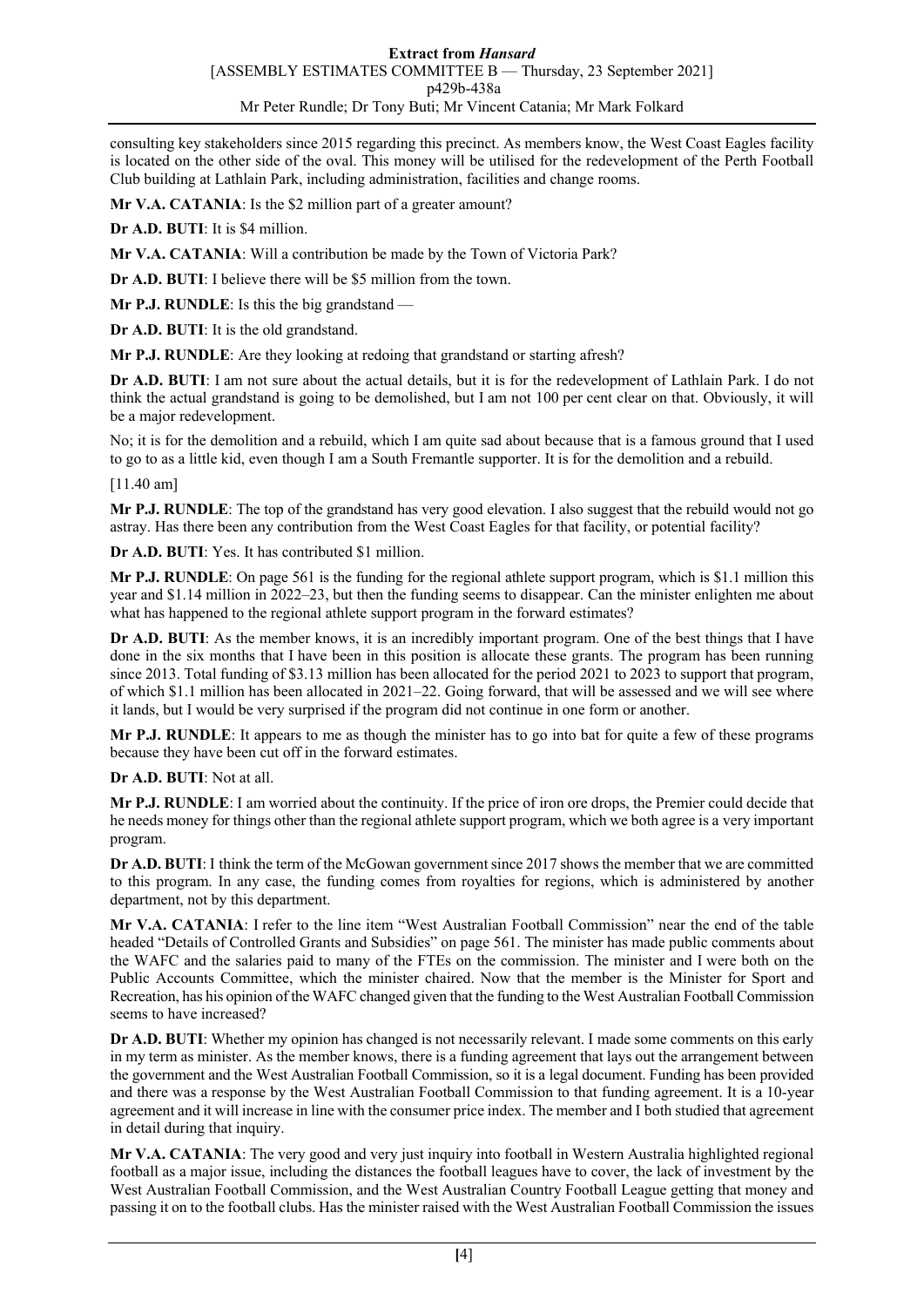and recommendations in the Public Accounts Committee report to try to address the issues such as in the Kimberley and Gascoyne football leagues, both of which are suffering immensely through distance, and has the minister asked the WAFC to provide extra funding to those football bodies?

**Dr A.D. BUTI**: Obviously, I have many discussions with the chair of the commission and with the commission itself. In the latest agreement, the WAFC has increased funding to the regions. We will watch this space with regard to the funding of regional football. I agree that football is a very important part of the fabric of regional communities.

**Mr V.A. CATANIA**: Has the minister discussed the report of the Public Accounts Committee and the recommendations about the make-up of the WAFC with the chair of the WAFC?

**Dr A.D. BUTI**: Yes.

**Mr V.A. CATANIA**: What was the outcome? Will any changes be made to make it a fairer playing field for those wanting to be on the West Australian Football Commission?

**Dr A.D. BUTI**: We are stretching this budget item.

**Mr V.A. CATANIA**: It is about the funding, and the government is funding it.

**Dr A.D. BUTI**: I have had discussions. I have mentioned it in public; it is not a secret. As the member, and, I am sure, the member for Roe, would understand, there was a report by Ron Carson into the constitution and make-up of the WAFC. A proposal for change was put forward that has to be voted on by the constituent members. As the member and I both know, we would like to have a more democratic representation on the board.

**Mr V.A. CATANIA**: I understand that the minister wants to have a more democratic board on the West Australian Football Commission —

**Dr A.D. BUTI**: A more representative board.

**Mr V.A. CATANIA**: Yes, of football in general, from the amateurs and up. What moves, if any, is the minister making to ensure that that change will happen in the future?

**Dr A.D. BUTI**: I am having dialogue with the West Australian Football Commission and making my views clear. As I said, the member and I both know that there is a 10-year funding agreement at this stage.

Mr V.A. CATANIA: When does that funding agreement end?

**Dr A.D. BUTI**: I think it is in its third or fourth year at the moment.

**Mr V.A. CATANIA**: Okay.

**Mr P.J. RUNDLE**: While we are on page 561, I refer to the Western Australian Institute of Sport on the next line down. Can the minister tell me what the recurrent funding pays for at WAIS?

**Dr A.D. BUTI**: Obviously, it pays for the continuation of the Western Australian Institute of Sport, which is geared towards the high-performance training of our athletes. In regard to a specific breakdown, WAIS received a total of \$9 751 200 from the sports lotteries account in 2020–21 in addition to \$2 416 000 from the consolidated appropriation, which included \$5 725 800 for its annual operational funding, \$3 875 400 during the financial year for realigned funding adjustments, and \$150 000 for additional Olympian and Paralympian athlete assistant payments. The combined value of WAIS funding for 2020–21 is \$12 167 200.

**Mr P.J. RUNDLE**: Have any expenses been put out about the gymnastics inquiry?

**Dr A.D. BUTI**: That is an operational matter within WAIS itself. I have not funded that.

**Mr P.J. RUNDLE**: Would the minister be happy to take questions on that during the WAIS section further down the line?

[11.50 am]

**Dr A.D. BUTI**: I can give the member answers on what we have given the Western Australian Institute of Sport. I cannot give the member answers on what it is funding.

**Mr P.J. RUNDLE**: That is fine.

**Mr V.A. CATANIA**: I refer to page 561 and KidSport. The numbers are interesting. The 2019–20 actual was \$2 364 000. The 2021–22 budget is \$6 624 000 and then the 2020–21 estimated actual is \$3 424 000. Then it goes up in the 2021–22 budget estimate to \$7 824 000 and then in 2022–23 it goes down to \$4 624 000 and so forth. Can the minister explain the variations in that?

**Dr A.D. BUTI**: I will give the member an overview of that very important program.

**Mr V.A. CATANIA**: It is a very good program started under former minister "Tuck" Waldron.

**The CHAIR**: Member for North West Central, you have asked your question. Wait for a reply, please.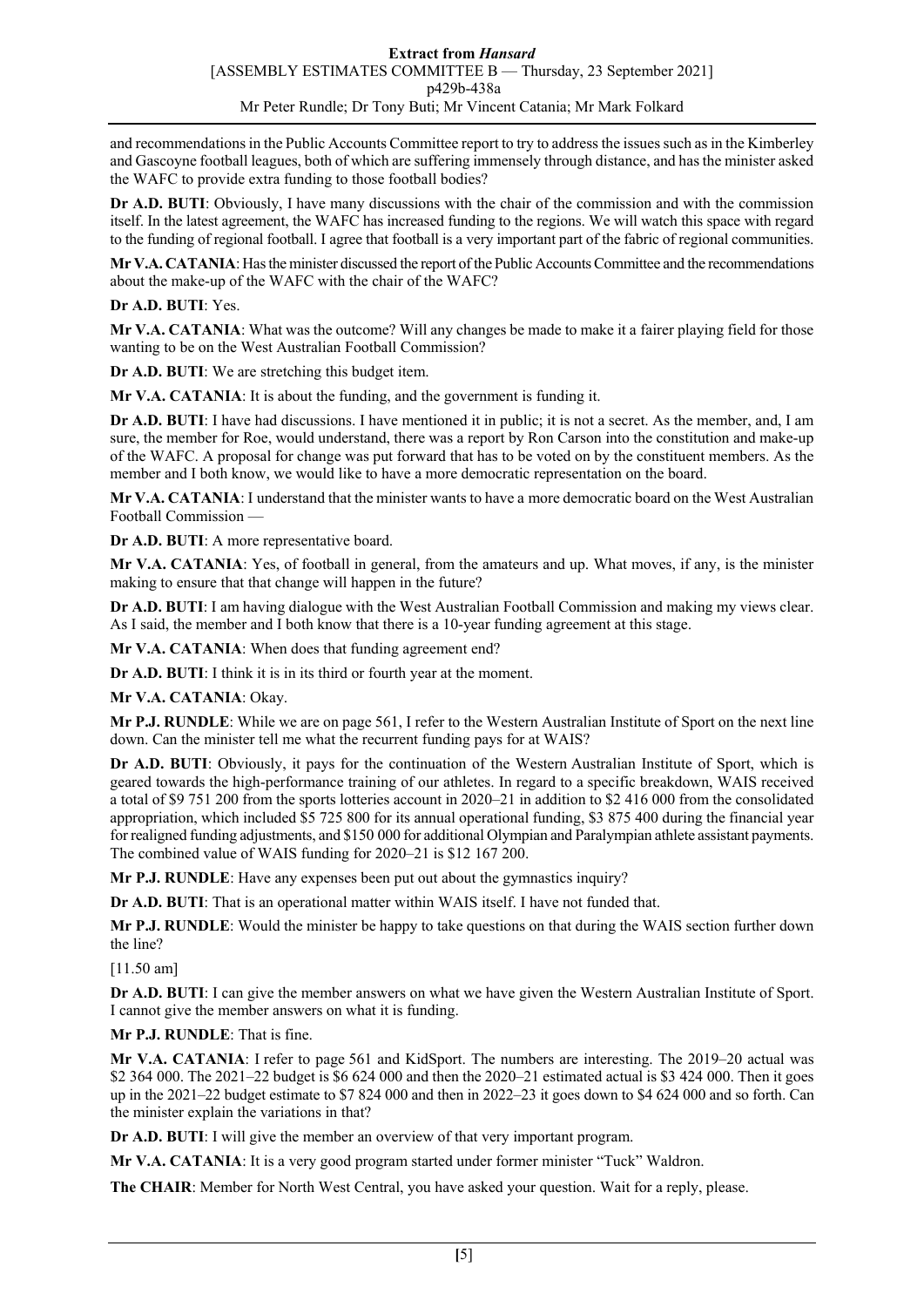**Dr A.D. BUTI**: Was that a question?

**Mr V.A. CATANIA**: I just want to put that out there.

**Mr P.J. RUNDLE**: There is funding into the out years as well.

**The CHAIR**: Member for Roe, nothing out of you, thanks.

**Dr A.D. BUTI**: The budget of \$7 824 000 includes underspent funding from 2020–21 due to COVID-19 impacts on junior sport participation. There also has been additional funding as a result of the COVID recovery package. The additional funding provided eligible children with access to up to \$300 KidSport funding in the 2021 calendar year. In 2021–22 there has been a significant increase in the number of families accessing KidSport vouchers, which support registration for some sports. Since 1 July 2020–21, 5 800 children have already accessed the additional funding. The extra funding in 2021–22 will enable more swim schools to be included in the KidSport program, with more than \$150 000 funded to support more than 1 100 children. The trend is continuing with positive engagement seeing new swimming schools registering for the KidSport program.

Over 29 000 KidSport vouchers were approved and funded in 2020–21 to over 25 000 Western Australian children, including 3 600 vouchers funded directly through the Lotterywest Back to Sport COVID relief program. These vouchers equated to just over \$4 million provided directly to eligible community sport clubs. Specifically for regional children, 10 292 vouchers were funded, resulting in \$1 298 070 paid into regional community sports clubs. In 2020–21, the KidSport program reported positive demand from a diverse community, including over 4 300 applicants, 70 per cent self-identifying as Aboriginal; over 1 600 applicants from culturally and linguistically diverse communities; and 1 900 applicants with a disability.

The fluctuation has been partly due to COVID stopping participation and then, of course, there has been the COVID recovery money as well.

**Mr P.J. RUNDLE**: I am just curious. I heard the minister's response. Does the minister think this program could be expanded further given its importance? Obviously, the government has increased the budget estimate for this year, but then it seems to have dropped it back by \$3 million over the forward estimates each year.

**Dr A.D. BUTI**: There are a few different programs. The increased funding is for the Back to Sports component. KidSport funding has not decreased.

**Mr P.J. RUNDLE**: The feedback I get is that it helps out families perhaps for one sport but then they cannot go on and play their other winter or summer sports because it will cover only one particular sport or that particular amount. Does the minister think there is any capacity in the future, especially for our more disadvantaged families, to increase the scope and give more funding across another sport or so?

**Dr A.D. BUTI**: As I mentioned, there was increased funding in 2021–22. Obviously, these matters are considered in the normal budgetary process, so we will have to wait and see, but it is a very important program and has had some very good positive results.

**Mr V.A. CATANIA**: I refer to page 560, and the line item halfway down the page, "Community Languages Program". Can the minister explain what that program is all about and whether it reaches regional areas?

**Dr A.D. BUTI**: The community languages program fund supports 46 community language schools, teaching 32 languages to more than 6 205 students. I should add that, as the member will recall, the funding that the former Minister for Citizenship and Multicultural Interests took away from Italian language teaching has been reinstated. The program is a competitive grants program that is open to all culturally and linguistically diverse community associations in Western Australia in any of the languages spoken by these groups. Funding for various languages depends on the applications received. The program provides per capita grants of up to \$120 per student to help with the costs of operating the school as well as new school grants to help with administrative costs of staff at the school. Funding is also provided to the peak body Community Language Schools WA, which provides professional learning programs, pathways to improvement, school development programs and a dedicated website. I mentioned the continuing support of the Italian language in-school insertion program that is managed by the Italo-Australian Welfare & Cultural Centre Inc, because obviously the Italian language is spoken by a considerable number of people. More than 3 000 people in Western Australia at the time of the 2016 census did not speak English at home, the majority of them being older. Really, the program is there and it is up to people to apply for it. It is a competitive grants system.

**Mr V.A. CATANIA**: Is there oversight of these community groups? The minister mentioned the Italo-Australian Welfare & Cultural Centre. Is there oversight of organisations such as that delivering the language program?

**Dr A.D. BUTI**: There is a funding agreement and, obviously, the funding agreement includes what has to be done by the grant recipient. That is always monitored by the Office of Multicultural Interests to ensure that organisations comply with the funding agreement. If they do not comply with the funding agreement, they will not be funded any further.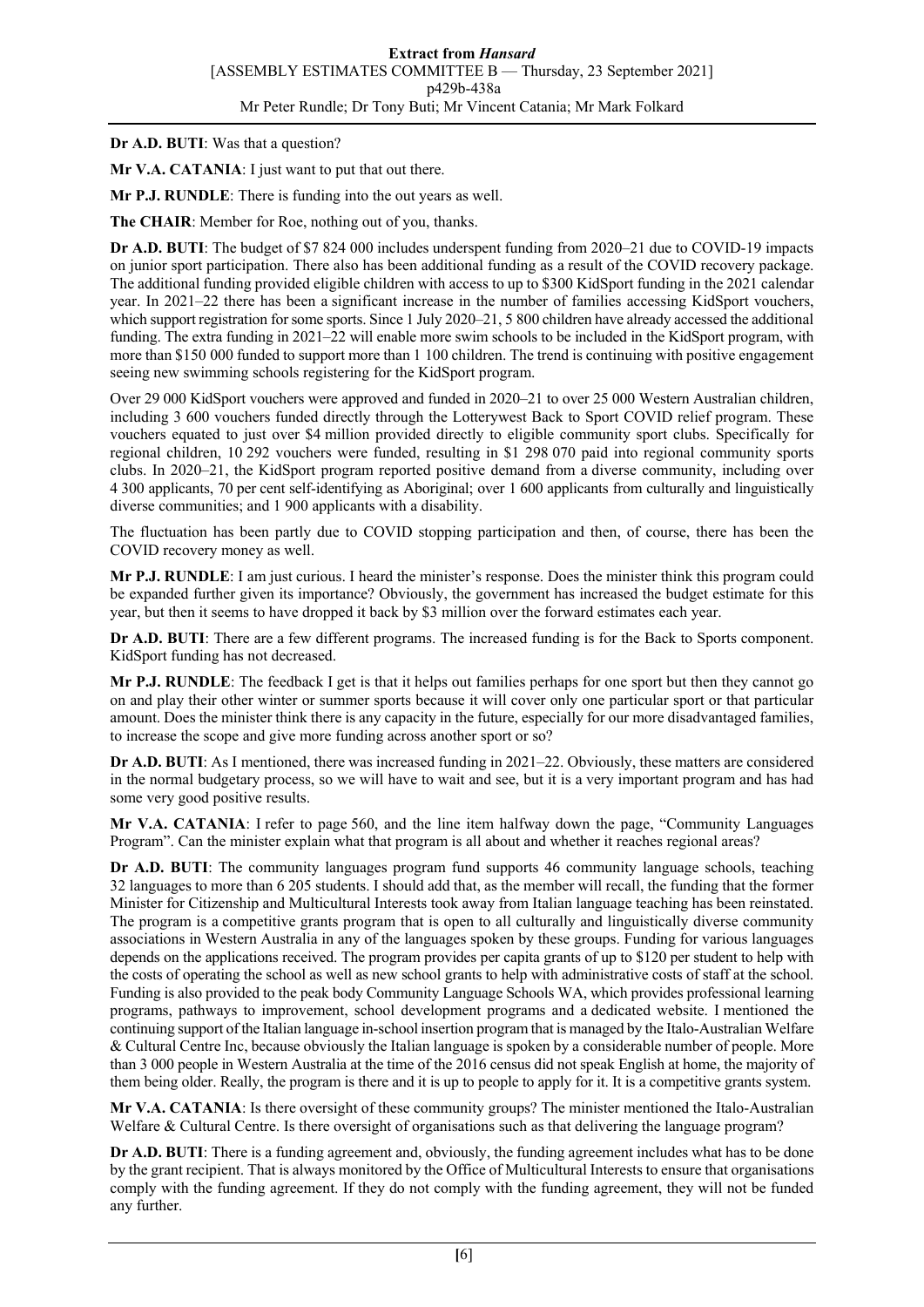**Mr P.J. RUNDLE**: I refer to page 565 and the community sporting and recreation facilities special purpose account. I notice that the 2020–21 budget was \$18 million and then the estimated actual was also \$18 million, but then it drops back to \$13 million in the actual budget estimate for 2021–22. Can the minister enlighten me on the \$5 million drop-off? That is in the appropriations line.

**Dr A.D. BUTI**: The \$18 million reflected in 2020–21 consists of \$12 million in new money to be allocated and \$6 million of carryovers from previous funding rounds as the CSRFF allocates money on a triennial basis. The \$13 million in the 2020–21 budget consists of \$12 million in new money to be allocated and \$1 million of allocated money carried over from previous funding. The reduction is due to the carryovers. There was a greater carryover, \$6 million, in the 2020–21 round, whereas in 2021–22 there will only be a \$1 million carryover.

[12 noon]

**Mr P.J. RUNDLE**: Can the minister tell me why it is appropriate to have this carryover? I would have thought just about every dollar of community sport and rec funding would have been taken up.

**Dr A.D. BUTI**: The funds are committed but the allocation does not happen until the project starts. The government makes a commitment but sometimes it takes some time for a project to commence—local government approval et cetera. There can be a carryover because the commitment has been made but it does not count until it actually commences.

**Mr P.J. RUNDLE**: The minister is saying that the \$6.923 million shown at the closing balance has already been committed, but it is just carried over until it is allocated. Is my understanding correct?

**Dr A.D. BUTI**: It has already been allocated.

**Mr P.J. RUNDLE**: Reallocated?

**Dr A.D. BUTI**: It has been allocated.

**Mr V.A. CATANIA**: I refer to the line item "Lighting Project Club Night Program" on page 561. I note there is \$10 million over the forward estimates—\$2.5 million for 2021–22. The line item just above that, "Lighting at Collie Recreation Ground", has \$400 000. That does not leave too many ovals or sporting grounds to be lit under that fund. How many lighting projects around Western Australia does the minister anticipate that that \$2.5 million will fund?

**Dr A.D. BUTI:** As the member knows, this is a new initiative; it is a great initiative that the previous government committed to. This \$10 million lighting fund does not mean that lighting cannot also be committed under the normal community sporting and recreation facilities funding. This is additional lighting funding, so it is quite considerable. The Collie funding is allocated outside that program. It is additional funding.

**Mr V.A. CATANIA**: Obviously, lighting is very expensive. For example, to upgrade the lighting to assist the Gascoyne football league in Carnarvon to play football at night would probably cost about \$1 million. That is critical in order for the Gascoyne football league to survive. Also, Carnarvon Speedway needs an upgrade. It is looking at somewhere in the order of \$350 000 to upgrade its lighting. How do organisations like that apply? Has the minister set the criteria? Has that \$2.5 million already been granted to organisations, local governments, or whatever the case may be? Has that money already been spent? What is the application process?

**Dr A.D. BUTI**: The night lights funding program provides up to one-third of the overall cost. The local government authority also has to come to the party, and also clubs and other funding sources. The member mentioned an issue that is a perennial issue in this portfolio, as all ministers would have come to: there is unlimited demand in the sport and recreation area. But of course governments have to come up with programs to fit certain budgetary parameters. The fact that we have committed an additional \$10 million to the night lights funding program is an absolute compliment to this government. I know from the clubs and organisations that I speak to that they are incredibly happy that this funding program has been instigated.

**Mr V.A. CATANIA**: The minister is right in saying that it is a bottomless pit when it comes to the need, particularly in regional WA. When I look through the items under "Details of Controlled Grants and Subsidies", there seems to be a couple of projects in the Kimberley but nothing in between for any other regional community. Putting aside the politics, that is a concern.

**Dr A.D. BUTI**: People have to apply for it, member—that is the point. The previous minister to me, Hon Mick Murray who is a Collie man, but was not Collie-born —

**Mr V.A. CATANIA**: I see a lot of Collie projects in here!

**Dr A.D. BUTI**: The clubs and/or local governments have to apply. Part of the problem is there is no application. The member may be surprised to know that under the CSRFF, 43 per cent is metro and 57 per cent is regional. Out of the CSRFF, more than half goes to the regions. I am not saying it is not deserved; I am just letting the member know that more than half goes to the regions. The 2021–22 breakdown is: metro, 43 per cent; wheatbelt, four per cent; midwest–Gascoyne, 15 per cent; great southern, three per cent; goldfields, one per cent; Kimberley,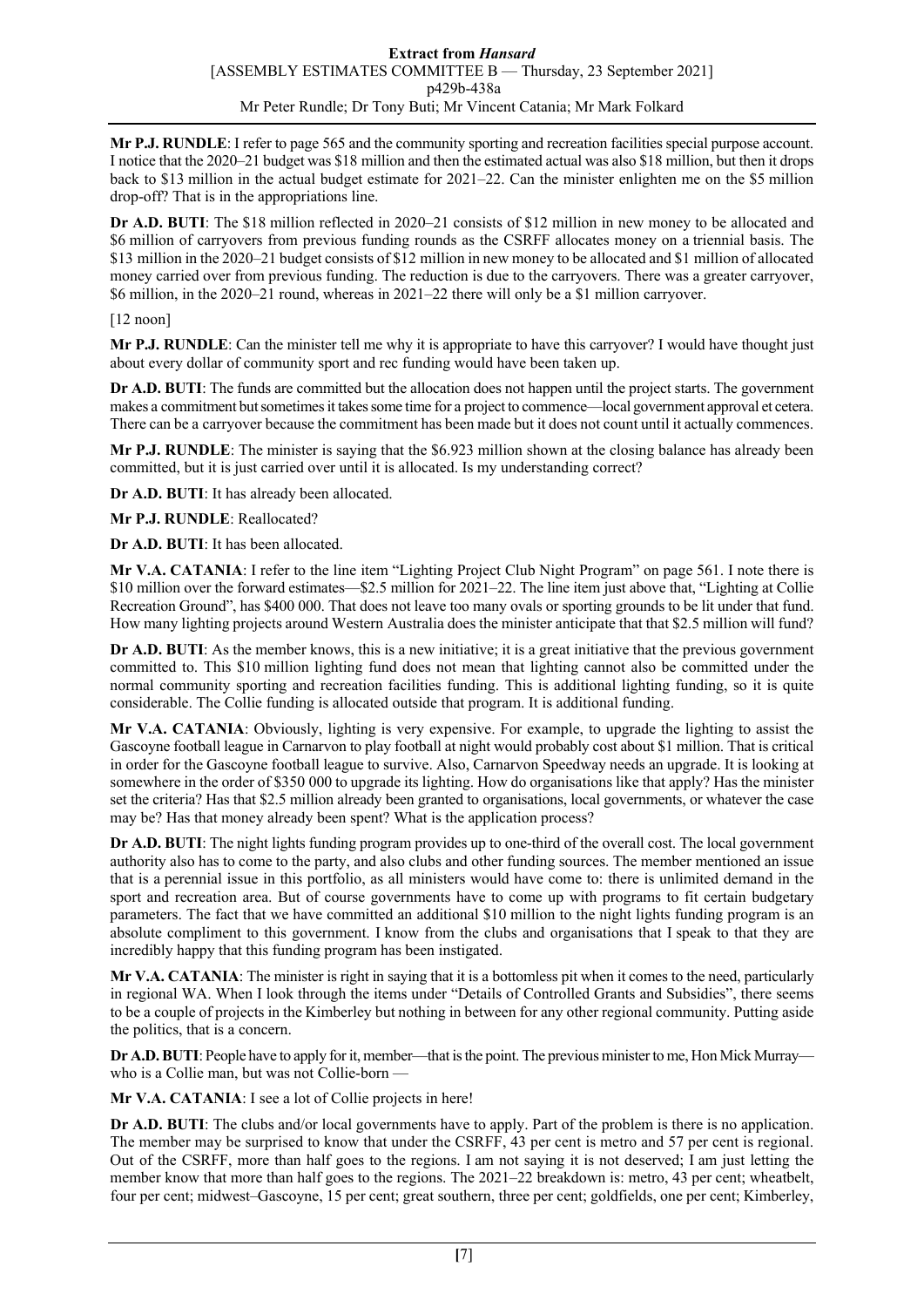18 per cent; Pilbara, two per cent; and south west–Peel, 14 per cent. That is under that program. Of course, other election commitments and so forth were made for other projects. Under that program, a greater spread of money goes to the regions. Money from the Department of Primary Industries and Regional Development also goes to the regional development commissions. There is other funding to the regions. The regions are doing well, but there is always greater demand.

**Mr V.A. CATANIA**: When it comes to the lighting project and the community sporting and recreation facilities fund, who has the ultimate say—is it the minister or is it the department?

**Dr A.D. BUTI**: It is a competitive process. It goes through a process in the department and it makes recommendations to the minister.

Mr V.A. CATANIA: Say that again, sorry.

**Dr A.D. BUTI:** It is a competitive process. The department, of course, does an analysis of that and makes recommendations to the minister.

**Mr V.A. CATANIA**: Does the minister have the final say? I see people nodding.

**Dr A.D. BUTI**: The minister signs off on it.

**Mr V.A. CATANIA**: The minister has the final say by signing off on it.

**Dr A.D. BUTI**: The minister signs off on it.

**Mr V.A. CATANIA**: So the answer is yes.

**Dr A.D. BUTI**: The minister signs off on it.

**Mr V.A. CATANIA**: I will take that as a yes.

**Mr P.J. RUNDLE**: While we are talking about the CSRFF: a recent proposal from certain areas is that given the drop in volunteers —

**Dr A.D. BUTI**: Which budget item?

**Mr P.J. RUNDLE**: I am flowing on from the questioning. The minister just quoted all these CSRFF —

**DR A.D. BUTI** interjected.

**The CHAIR**: Minister, let the member finish his question and then we will deal with whether it is relevant or not.

**Dr A.D. BUTI:** Can I just add one thing: an independent panel does the assessment with regard to the funding.

**Mr V.A. CATANIA**: I understand that, but the minister has the ultimate say.

**Dr A.D. BUTI**: Sorry, member for Roe.

**Mr P.J. RUNDLE**: Flowing on from the community sporting and recreation facilities fund that we have been talking about, there has been a recent proposal of 50 per cent, due to the lack of volunteers and a drop in the number of club members and so on, especially in regional areas. I know it is one-third at the moment: one-third from the club, one-third from the shire and one-third from the department. The proposal is that perhaps it should be 50 per cent from the department and 50 per cent from the shire. Does the minister have any comment on that, given the pressures that clubs are under at the moment?

## [12.10 pm]

**The CHAIR**: Member for Roe, that is more of a general question than a budget-related question, so it is up to the minister whether he responds.

**Mr P.J. RUNDLE**: The minister introduced the subject of the community sporting and recreation facilities fund and my question flows on from that.

**Dr A.D. BUTI**: I have not heard of that proposal.

**Mr V.A. CATANIA**: I refer to page 561 and the line item "Sports Lotteries Account". I note that there is a significant amount of money in that account. Does that account have to do with COVID and lotteries money being distributed to the Department of Sport and Recreation? Is that the fund that we are talking about here?

**Dr A.D. BUTI**: The line item "Sports Lotteries Account" in the budget papers is a funding source for the industry investment program, with approximately \$7 million allocated to state sporting associations to assist with operations and key strategic initiatives. As was mentioned previously, funding is also provided to the Western Australian Institute of Sport for discrete sport initiatives that benefit the community of Western Australia. The expectation in the 2020–21 budget was that COVID-19 would have a negative impact on the annual allocation over the forward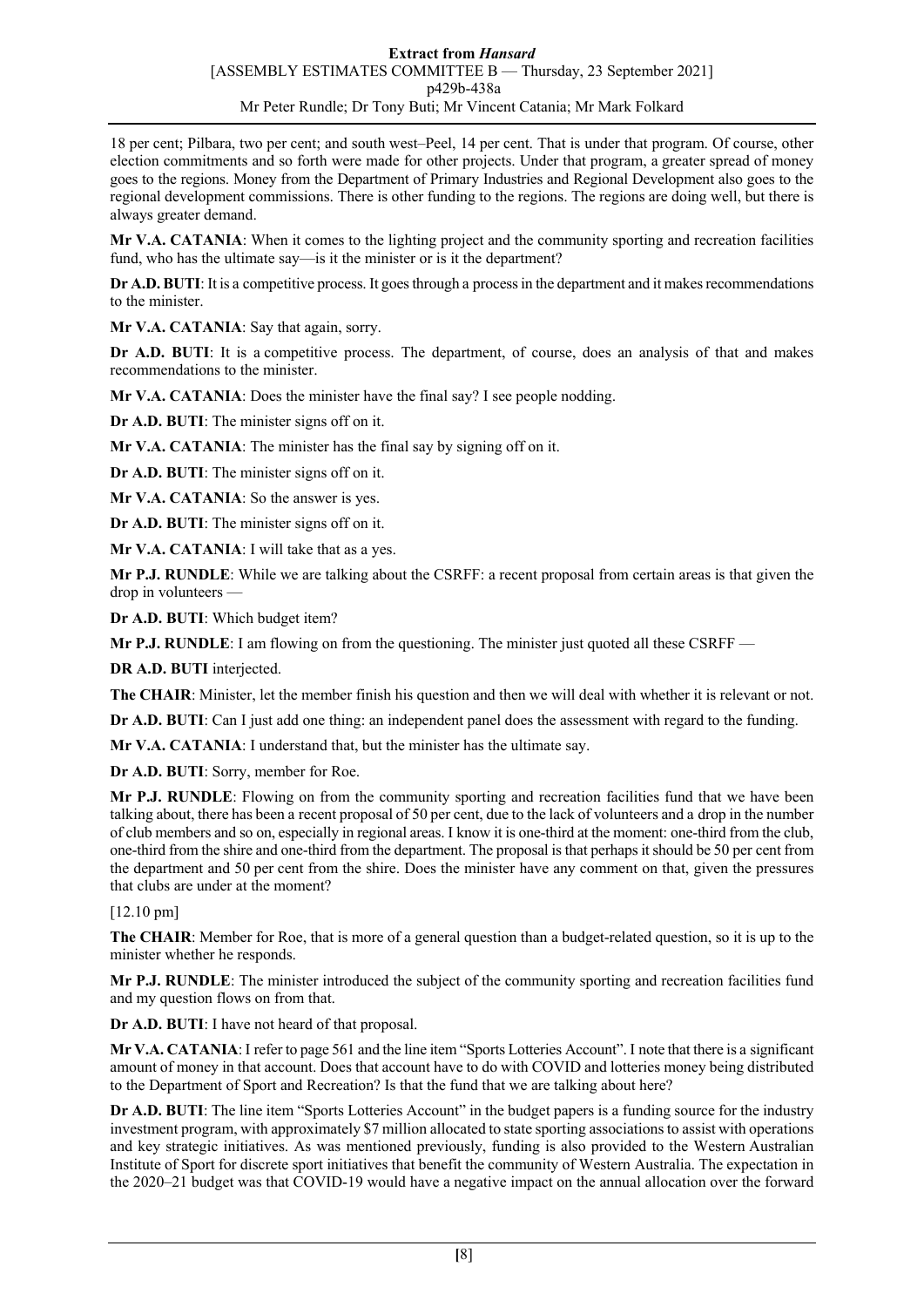estimates. However, in 2020–21, the sports lotteries account received its highest level of revenue, which is confirmed at \$18.6 million.

**Mr V.A. CATANIA**: Can the minister provide a breakdown of where the \$18 million has come from?

**Dr A.D. BUTI**: It comes from the sports lotteries account.

**Mr V.A. CATANIA**: And what is it made up of? Where is the revenue coming from?

**Dr A.D. BUTI**: It is five per cent of Lotterywest's net revenue.

**Mr V.A. CATANIA**: In terms of that sports lotteries account, is the minister able to provide a table of the distribution of those funds? I am happy to take that as supplementary information if the minister does not have the answer.

**Dr A.D. BUTI**: The member can put the question on notice if he wants further answers.

**Mr V.A. CATANIA**: Minister, these are the estimates hearings. There are line items in the budget estimates and if the minister does not know the information for those line items, it raises questions about whether he knows his portfolio. If he does not, perhaps it can be taken as supplementary information.

**The CHAIR**: Member for North West Central, the response was that if you want to put the question on notice, you can.

**Mr V.A. CATANIA**: That seems to be the response of ministers who do not know their portfolios.

**Mr P.J. RUNDLE**: I refer to page 541 and the line item "Small Commitments". Is the minister able to provide a breakdown of sport and recreation projects, multicultural interest projects and citizenship projects, or do they all come under sport and recreation?

**Dr A.D. BUTI**: Sport and recreation is not multicultural interests. What does the member want?

**Mr P.J. RUNDLE**: What are those small commitments and to what area do they pertain?

**Dr A.D. BUTI**: Would the member for Roe like me to read this list onto the record?

**Mr P.J. RUNDLE**: No, thanks. Can the minister provide that list as supplementary information? I assume that they are election commitments.

**Dr A.D. BUTI**: I will read them out. The member for Roe can tell me if he wants me to stop. The funds went to: Scarboro Surf Life Saving Club for equipment; Forrestfield Junior Football Club—a great club—for equipment; Wanneroo Districts Netball Association for upgrades; Quinns Mindarie Surf Life Saving Club for equipment; Jandakot Jets amateur football club for equipment upgrade; Kelmscott Junior Football Club for an electronic scoreboard; Scarborough Tennis Club for a clubroom fit-out; White Knights Baldivis Cricket Club for equipment; Scarborough Sharks Cricket Club for a clubroom fit-out; Ray Owen Sports Centre for an electronic scoreboard; Baldivis Brumbies Football and Netball Club for equipment; Centrals Football and Netball Club for women's change rooms and equipment; Break the Boundary in Kalamunda for two adaptive off-road cycles; Leeming Spartan Cricket Club for equipment; Rockingham Rugby Union Football Club for equipment; Sorrento Surf Life Saving Club for equipment; Warnbro Bowling Club for furniture; Mt Helena Swim Club for a pool blanket; Wanneroo Basketball Association, Joondalup Wolves, for a vehicle; Forrestdale Sporting Association for solar panels; Piara Waters Cricket Club for sporting equipment; and Maylands Tennis Club for equipment.

**Mr P.J. RUNDLE**: I would like the minister to stop now. He asked me when I would like him to stop and it is right now.

**The CHAIR**: Thank you, minister. Further question, member for Roe?

**Mr P.J. RUNDLE**: We have other —

**The CHAIR**: Yes, the member for Roe is correct. There is another division and an off-budget item.

**Mr P.J. RUNDLE**: Can the minister provide that list as supplementary information so that I can peruse it over time?

**Dr A.D. BUTI**: No. I was prepared to read them out. I was reading them out.

**Mr V.A. CATANIA**: That is the government's rolled-gold accountability!

**The CHAIR**: Thank you, member for North West Central.

**Mr V.A. CATANIA**: I refer to page 561, the Western Australian Institute of Sport.

**The CHAIR**: Is the Institute of Sport an off-budget item? We have the WA Sports Centre Trust then the Western Australian Institute of Sport. If it is a separate item, it is a separate item. The member for North West Central can ask the question and we will make a decision afterwards.

**Mr V.A. CATANIA**: One of the issues in regional WA is talent identification. Are funds available for regional kids for travel and to provide accommodation, boarding, scholarships and all that?